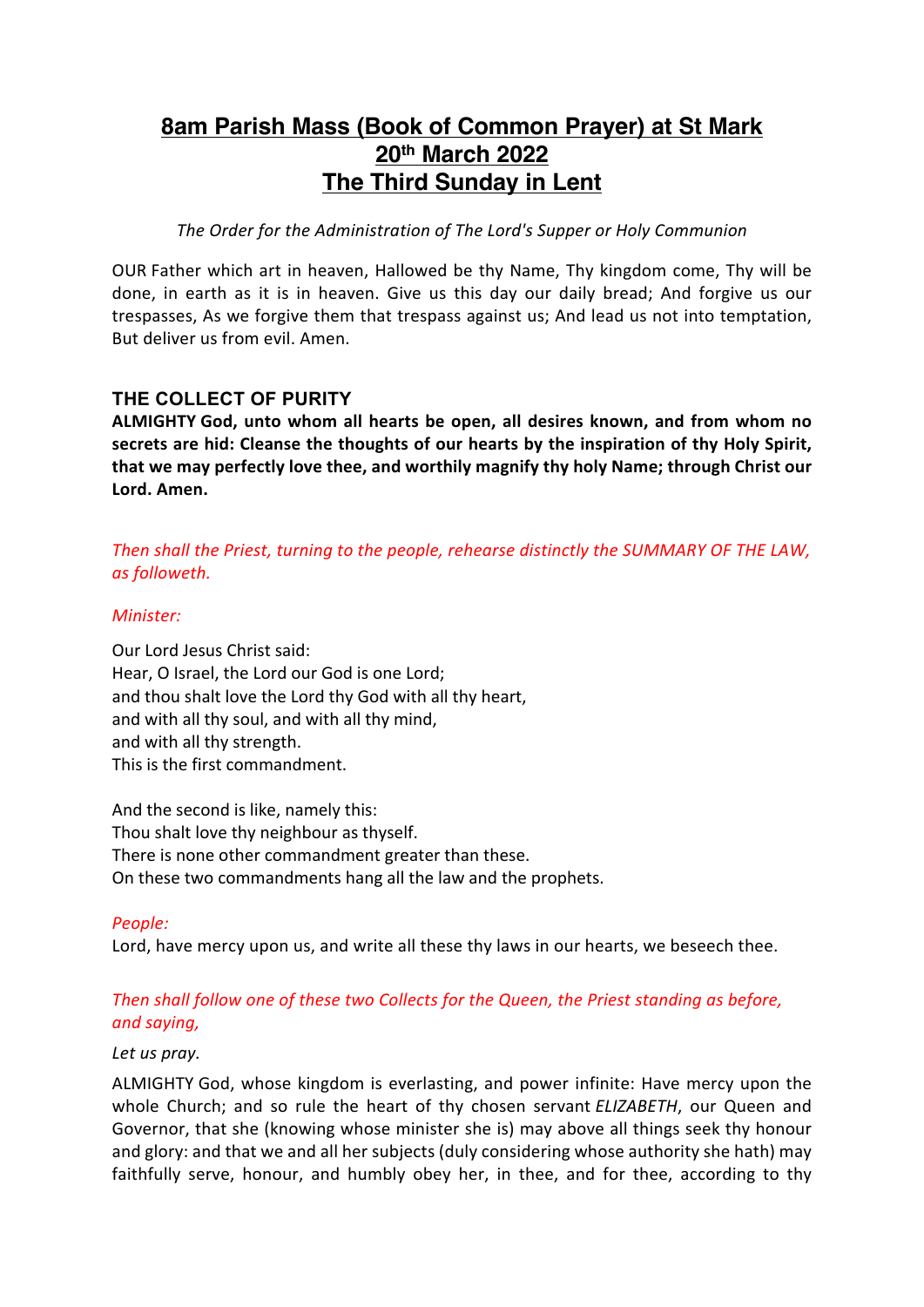blessed Word and ordinance; through Jesus Christ our Lord, who with thee and the Holy Ghost liveth and reigneth, ever one God, world without end. **Amen.**

#### *Or,*

ALMIGHTY and everlasting God, we are taught by thy holy Word, that the hearts of Kings are in thy rule and governance, and that thou dost dispose and turn them as it seemeth best to thy godly wisdom: We humbly beseech thee so to dispose and govern the heart of ELIZABETH thy servant, our Queen and Governor, that in all her thoughts, words, and works, she may ever seek thy honour and glory, and study to preserve thy people committed to her charge, in wealth, peace and godliness: Grant this, O merciful Father, for thy dear Son's sake, Jesus Christ our Lord. **Amen.**

## *Then shall be said the Collect of the Day*

WE beseech thee, Almighty God, look upon the hearty desires of thy humble servants, and stretch forth the right hand of thy Majesty, to be our defence against all our enemies; through Jesus Christ our Lord. Amen.

*And immediately after the Collect the Priest shall read the Epistle, saying,* The *Epistle is written in the 5th Chapter of the letter of to the Ephesians beginning at the 1st Verse (Ephesians 5.1-14)*

BE ye therefore followers of God, as dear children; and walk in love, as Christ also hath loved us, and hath given himself for us, an offering and a sacrifice to God for a sweetsmelling savour. But fornication, and all uncleanness, or covetousness, let it not be once named amongst you, as becometh saints; neither filthiness, nor foolish-talking, nor jesting, which are not convenient; but rather giving of thanks: for this ye know, that no whoremonger, nor unclean person, nor covetous man, who is an idolater, hath any inheritance in the kingdom of Christ, and of God. Let no man deceive you with vain words: for because of these things cometh the wrath of God upon the children of disobedience. Be not ye therefore partakers with them: for ye were sometimes darkness, but now are ye light in the Lord: walk as children of light; (for the fruit of the Spirit is in all goodness, and righteousness, and truth;) proving what is acceptable unto the Lord. And have no fellowship with the unfruitful works of darkness, but rather reprove them: for it is a shame even to speak of those things which are done of them in secret. But all things that are reproved are made manifest by the light: for whatsoever doth make manifest is light. Wherefore he saith, Awake, thou that sleepest, and arise from the dead, and Christ shall give thee light.

*And the Epistle ended, the priest shall say,* Here endeth the Epistle.

*Then shall the Gospel be read (the people all standing up) saying,* The holy Gospel is written in the 11th Chapter of **St Luke** beginning at the 14**th** Verse *(St. Luke 11.14-28)*

JESUS was casting out a devil, and it was dumb. And it came to pass, when the devil was gone out, the dumb spake; and the people wondered. But some of them said, He casteth out devils through Beelzebub, the chief of the devils. And others, tempting him, sought of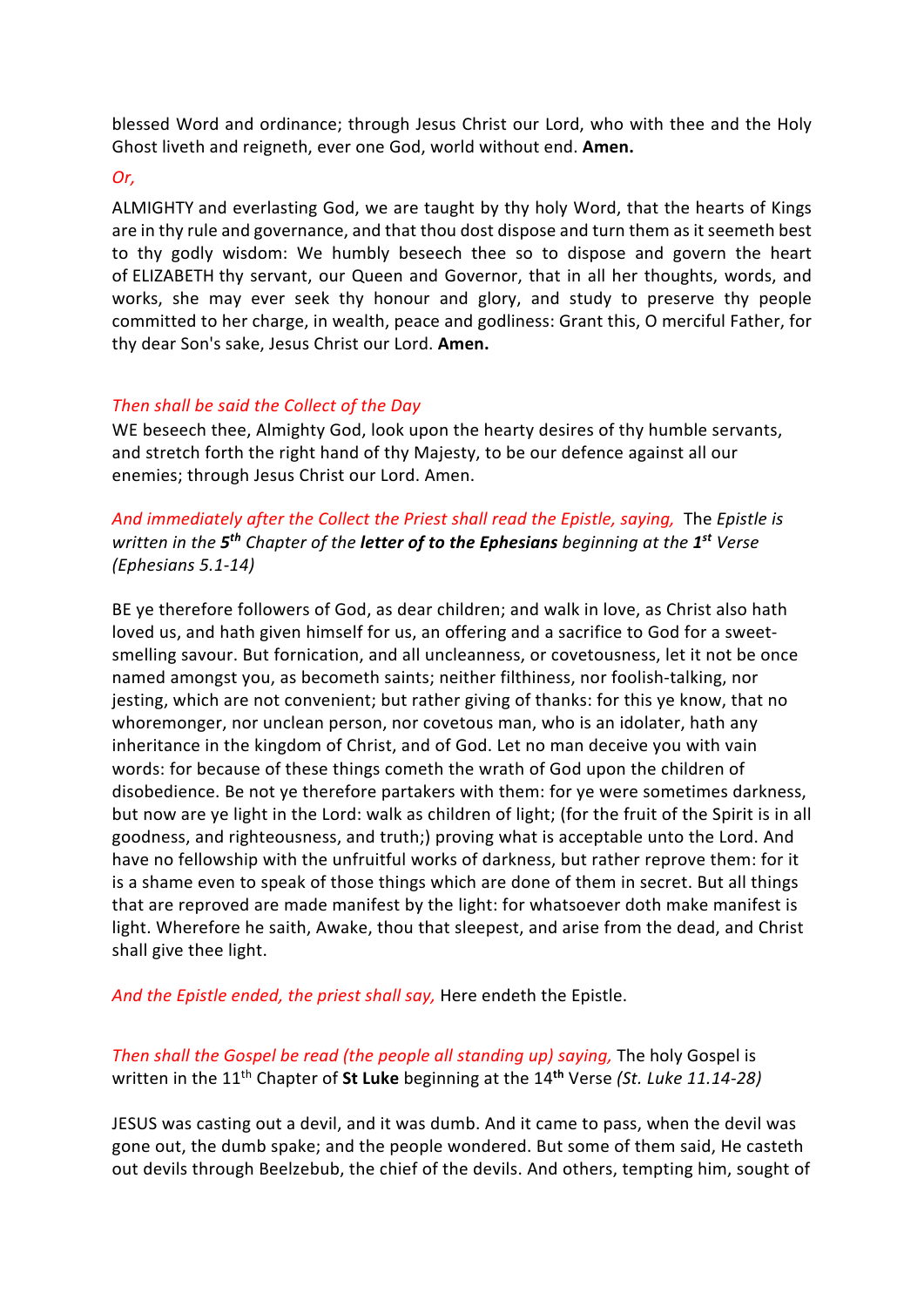him a sign from heaven. But he, knowing their thoughts, said unto them, Every kingdom divided against itself is brought to desolation; and a house divided against a house falleth. If Satan also be divided against himself, how shall his kingdom stand? because ye say, that I cast out devils through Beelzebub. And if I by Beelzebub cast out devils, by whom do your sons cast them out? therefore shall they be your judges. But if I with the finger of God cast out devils, no doubt the kingdom of God is come upon you. When a strong man armed keepeth his palace, his goods are in peace; but when a stronger than he shall come upon him, and overcome him, he taketh from him all his armour wherein he trusted, and divideth his spoils. He that is not with me is against me: and he that gathereth not with me scattereth. When the unclean spirit is gone out of a man, he walketh through dry places, seeking rest; and finding none, he saith, I will return unto my house whence I came out. And when he cometh, he findeth it swept and garnished. Then goeth he and taketh to him seven other spirits more wicked than himself, and they enter in, and dwell there; and the last state of that man is worse than the first. And it came to pass, as he spake these things, a certain woman of the company lift up her voice, and said unto him, Blessed is the womb that bare thee, and the paps which thou hast sucked. But he said, Yea rather, blessed are they that hear the word of God, and keep it.

## *And the Gospel ended, shall be said the Creed following, the people still standing as before.*

I BELIEVE in one God the Father Almighty, Maker of heaven and earth, And of all things visible and invisible:

And in one Lord Jesus Christ, the only-begotten Son of God, Begotten of his Father before all worlds, God of God, Light of Light, Very God of very God, Begotten, not made, Being of one substance with the Father, By whom all things were made: Who for us men and for our salvation came down from heaven, And was incarnate by the Holy Ghost of the Virgin Mary, And was made man, And was crucified also for us under Pontius Pilate. He suffered and was buried, And the third day he rose again according to the Scriptures, And ascended into heaven, And sitteth on the right hand of the Father. And he shall come again with glory to judge both the quick and the dead: Whose kingdom shall have no end.

And I believe in the Holy Ghost, The Lord and giver of life, Who proceedeth from the Father and the Son, Who with the Father and the Son together is worshipped and glorified, Who spake by the Prophets. And I believe one Catholick and Apostolick Church. I acknowledge one Baptism for the remission of sins. And I look for the Resurrection of the dead, And the life of the world to come. Amen.

# *Then shall the Priest return to the Lord's Table, and begin the Offertory, saying the Sentence following.*

Lay not up for yourselves treasure upon the earth; where the rust and moth doth corrupt, and where thieves break through and steal: but lay up for yourselves treasures in heaven; where neither rust nor moth doth corrupt, and where thieves do not break through and steal. *St. Matthew 6.*

*Let us pray for the whole state of Christ's Church militant here in earth.*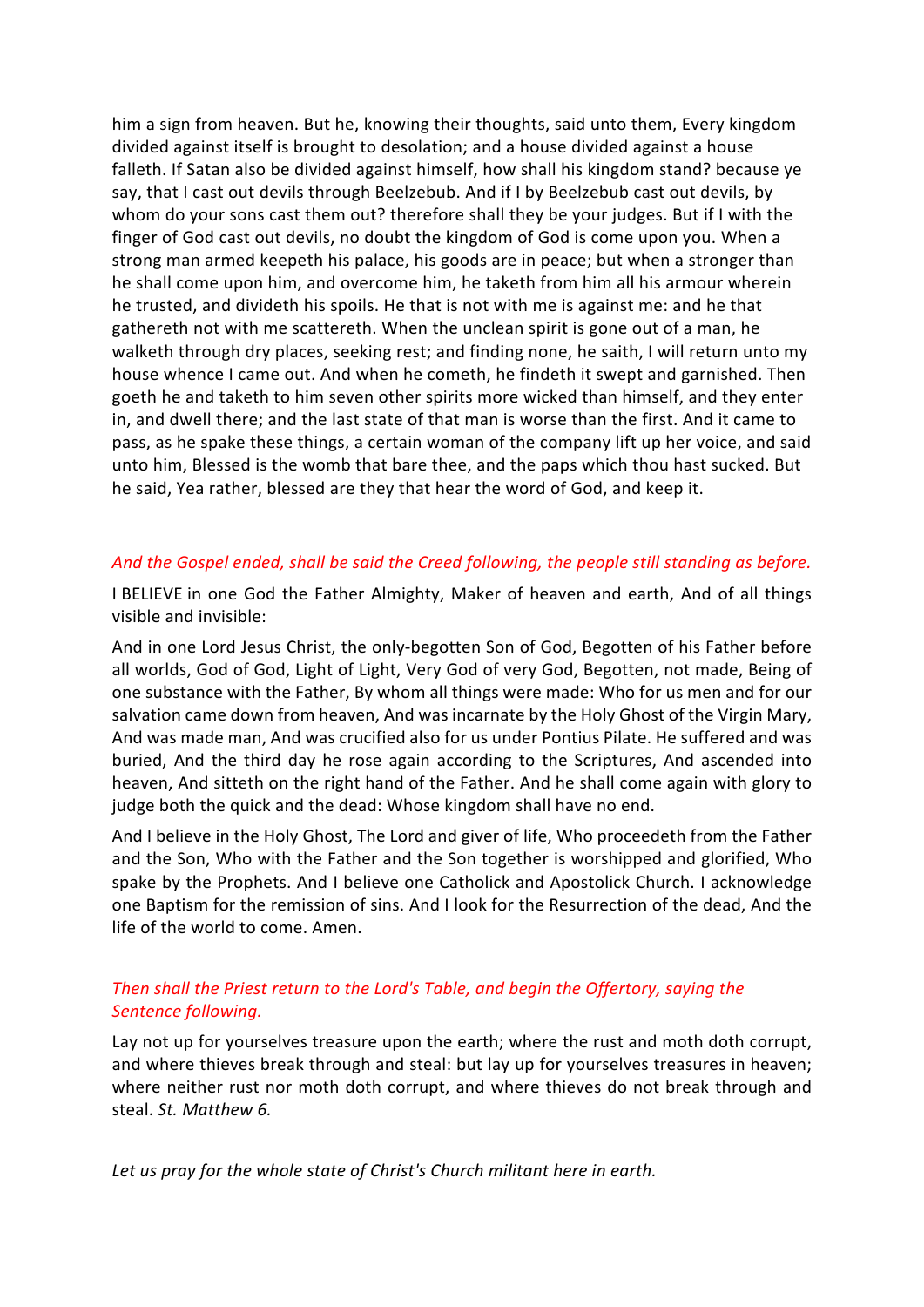ALMIGHTY and everliving God, who by thy holy Apostle hast taught us to make prayers and supplications, and to give thanks, for all men:

We humbly beseech thee most mercifully [*\**to accept our alms and oblations, and] to receive these our prayers, which we offer unto thy Divine Majesty; beseeching thee to inspire continually the universal Church with the spirit of truth, unity, and concord:

And grant, that all they that do confess thy holy Name may agree in the truth of thy holy Word, and live in unity, and godly love.

We beseech thee also to save and defend all Christian Kings, Princes, and Governors; and specially thy servant ELIZABETH our Queen; that under her we may be godly and quietly governed: And grant unto her whole Council, and to all that are put in authority under her, that they may truly and indifferently minister justice, to the punishment of wickedness and vice, and to the maintenance of thy true religion, and virtue.

Give grace, O heavenly Father, to all Bishops and Curates, that they may both by their life and doctrine set forth thy true and lively Word, and rightly and duly administer thy holy Sacraments:

And to all thy people give thy heavenly grace; and specially to this congregation here present; that, with meek heart and due reverence, they may hear, and receive thy holy Word; truly serving thee in holiness and righteousness all the days of their life.

And we most humbly beseech thee of thy goodness, O Lord, to comfort and succour all them, who in this transitory life are in trouble, sorrow, need, sickness, or any other adversity.

And we also bless thy holy Name for all thy servants departed this life in thy faith and fear; beseeching thee to give us grace so to follow their good examples, that with them we may be partakers of thy heavenly kingdom: Grant this, O Father, for Jesus Christ's sake, our only Mediator and Advocate. **Amen.**

#### *Then shall the Priest say to them that come to receive the holy Communion,*

YE that do truly and earnestly repent you of your sins, and are in love and charity with your neighbours, and intend to lead a new life, following the commandments of God, and walking from henceforth in his holy ways:

Draw near with faith, and take this holy Sacrament to your comfort; and make your humble confession to Almighty God, meekly kneeling upon your knees.

#### *Then shall this general Confession be made*

ALMIGHTY God, Father of our Lord Jesus Christ, Maker of all things, Judge of all men: We acknowledge and bewail our manifold sins and wickedness, Which we from time to time most grievously have committed, By thought, word, and deed, Against thy Divine Majesty, Provoking most justly thy wrath and indignation against us. We do earnestly repent, And are heartily sorry for these our misdoings; The remembrance of them is grievous unto us; The burden of them is intolerable. Have mercy upon us, Have mercy upon us, most merciful Father; For thy Son our Lord Jesus Christ's sake, Forgive us all that is past; And grant that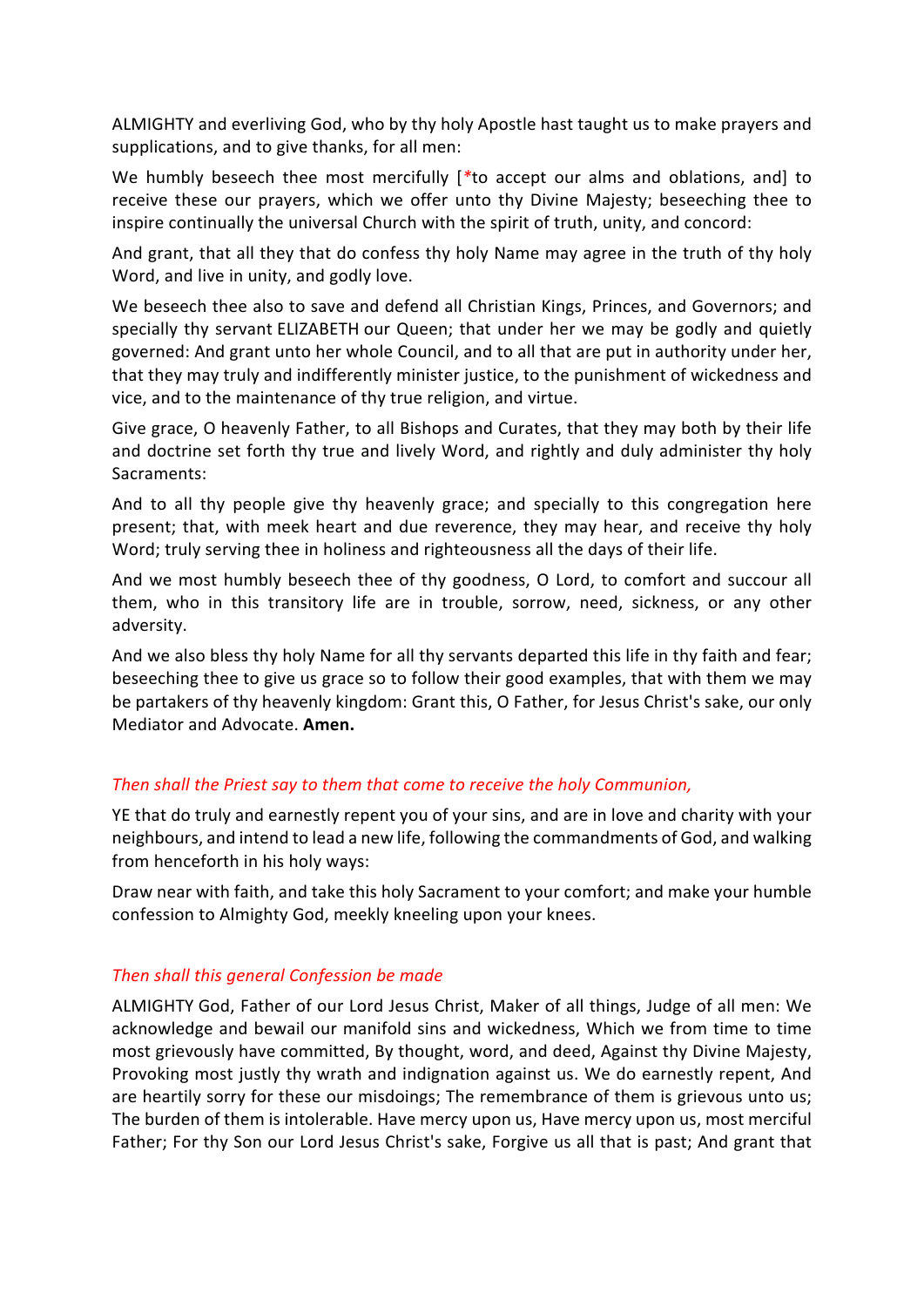we may ever hereafter Serve and please thee In newness of life, To the honour and glory of thy Name; Through Jesus Christ our Lord. **Amen.**

## *Then shall the Priest stand up, and turning to the people, pronounce this Absolution*

ALMIGHTY God, our heavenly Father, who of his great mercy hath promised forgiveness of sins to all them that with hearty repentance and true faith turn unto him; Have mercy upon you; pardon and deliver you from all your sins; confirm and strengthen you in all goodness; and bring you to everlasting life; through Jesus Christ our Lord. **Amen.**

## *Then shall the Priest say,*

*Hear what comfortable words our Saviour Christ saith unto all that truly turn to him.*

COME unto me all that travail and are heavy laden, and I will refresh you. *St. Matthew 11.28*

So God loved the world, that he gave his only-begotten Son, to the end that all that believe in him should not perish, but have everlasting life. *St. John 3.16*

#### *Hear also what Saint Paul saith.*

This is a true saying, and worthy of all men to be received, that Christ Jesus came into the world to save sinners. *1 St. Timothy 1.15*

#### *Hear also what Saint John saith.*

If any man sin, we have an Advocate with the Father, Jesus Christ the righteous; and he is the propitiation for our sins. *1 St. John 2.1*

#### *After which the Priest shall proceed, saying,*

*Priest.* Lift up your hearts. *Answer.* We lift them up unto the Lord. *Priest.* Let us give thanks unto our Lord God. *Answer.* It is meet and right so to do.

#### *Then shall the Priest turn to the Lord's Table and say,*

IT is very meet, right, and our bounden duty, that we should at all times, and in all places, give thanks unto thee, O Lord, Holy Father, Almighty, Everlasting God.

BUT chiefly are we bound to praise thee for the glorious Resurrection of thy Son Jesus Christ our Lord: for he is the very Paschal Lamb, which was offered for us, and hath taken away the sin of the world; who by his death hath destroyed death, and by his rising to life again hath restored to us everlasting life.

THEREFORE with Angels and Archangels, and with all the company of heaven, we laud and magnify thy glorious Name; evermore praising thee, and saying: Holy, holy, holy, Lord God of hosts, heaven and earth are full of thy glory: Glory be to thee, O Lord most High. Amen.

*Then shall the Priest and all them that shall receive the Communion say this Prayer following.*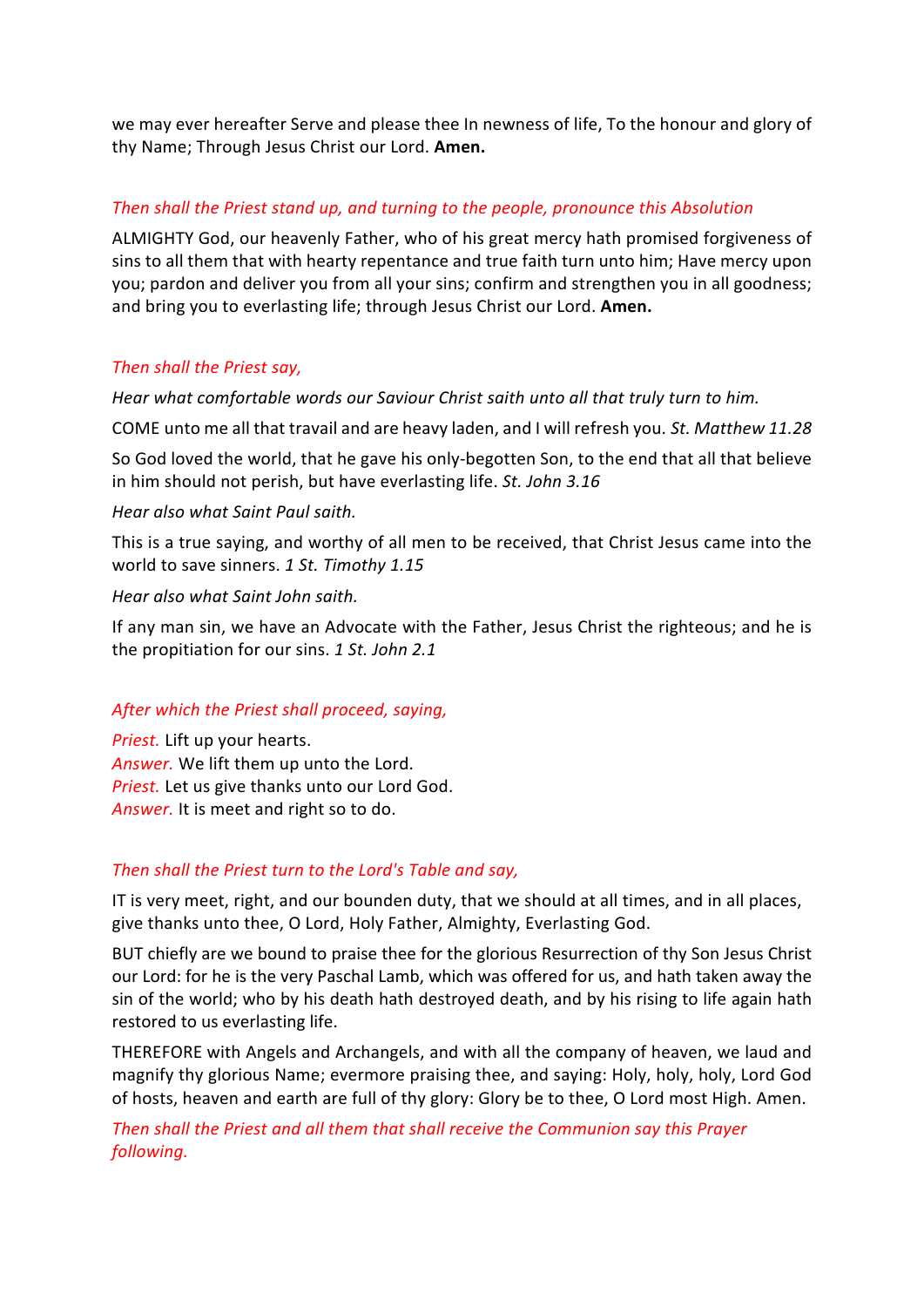WE do not presume to come to this thy Table, O merciful Lord, trusting in our own righteousness, but in thy manifold and great mercies. We are not worthy so much as to gather up the crumbs under thy Table. But thou art the same Lord, whose property is always to have mercy: Grant us therefore, gracious Lord, so to eat the flesh of thy dear Son Jesus Christ, and to drink his blood, that our sinful bodies may be made clean by his body, and our souls washed through his most precious blood, and that we may evermore dwell in him, and he in us. **Amen.**

## *Then the Priest, standing before the Table, shall say the Prayer of Consecration, as followeth.*

ALMIGHTY God, our heavenly Father, who of thy tender mercy didst give thine only Son Jesus Christ to suffer death upon the Cross for our redemption; who made there (by his one oblation of himself once offered) a full, perfect, and sufficient sacrifice, oblation, and satisfaction, for the sins of the whole world; and did institute, and in his holy Gospel command us to continue, a perpetual memory of that his precious death, until his coming again: Hear us, O merciful Father, we most humbly beseech thee; and grant that we receiving these thy creatures of bread and wine, according to thy Son our Saviour Jesus Christ's holy institution, in remembrance of his death and passion, may be partakers of his most blessed Body and Blood: who, in the same night that he was betrayed, took Bread; and, when he had given thanks, he brake it, and gave it to his disciples, saying, Take, eat; this is my Body which is given for you: Do this in remembrance of me. Likewise after supper he took the Cup; and, when he had given thanks, he gave it to them, saying, Drink ye all of this; for this is my Blood of the New Testament, which is shed for you and for many for the remission of sins: Do this, as oft as ye shall drink it, in remembrance of me. **Amen.**

## *Then shall the Minister first receive the Communion in both kinds and then proceed to deliver the same the people, into their hands, all meekly kneeling. The Bread is given with the following words,*

THE Body of our Lord Jesus Christ, which was given for thee, preserve thy body and soul unto everlasting life: Take and eat this in remembrance that Christ died for thee, and feed on him in thy heart by faith with thanksgiving.

#### *And the Minister that delivereth the Cup to any one shall say,*

THE Blood of our Lord Jesus Christ, which was shed for thee, preserve thy body and soul unto everlasting life: Drink this in remembrance that Christ's Blood was shed for thee, and be thankful.

*When all have communicated, the Minister shall return to the Lord's Table, and reverently place upon it what remaineth of the consecrated Elements, covering the same with a fair linen cloth.*

#### *Then shall the Priest say the Lord's Prayer, the people repeating every petition.*

OUR Father, which art in heaven, Hallowed be thy Name, Thy kingdom come, Thy will be done, in earth as it is in heaven. Give us this day our daily bread; And forgive us our